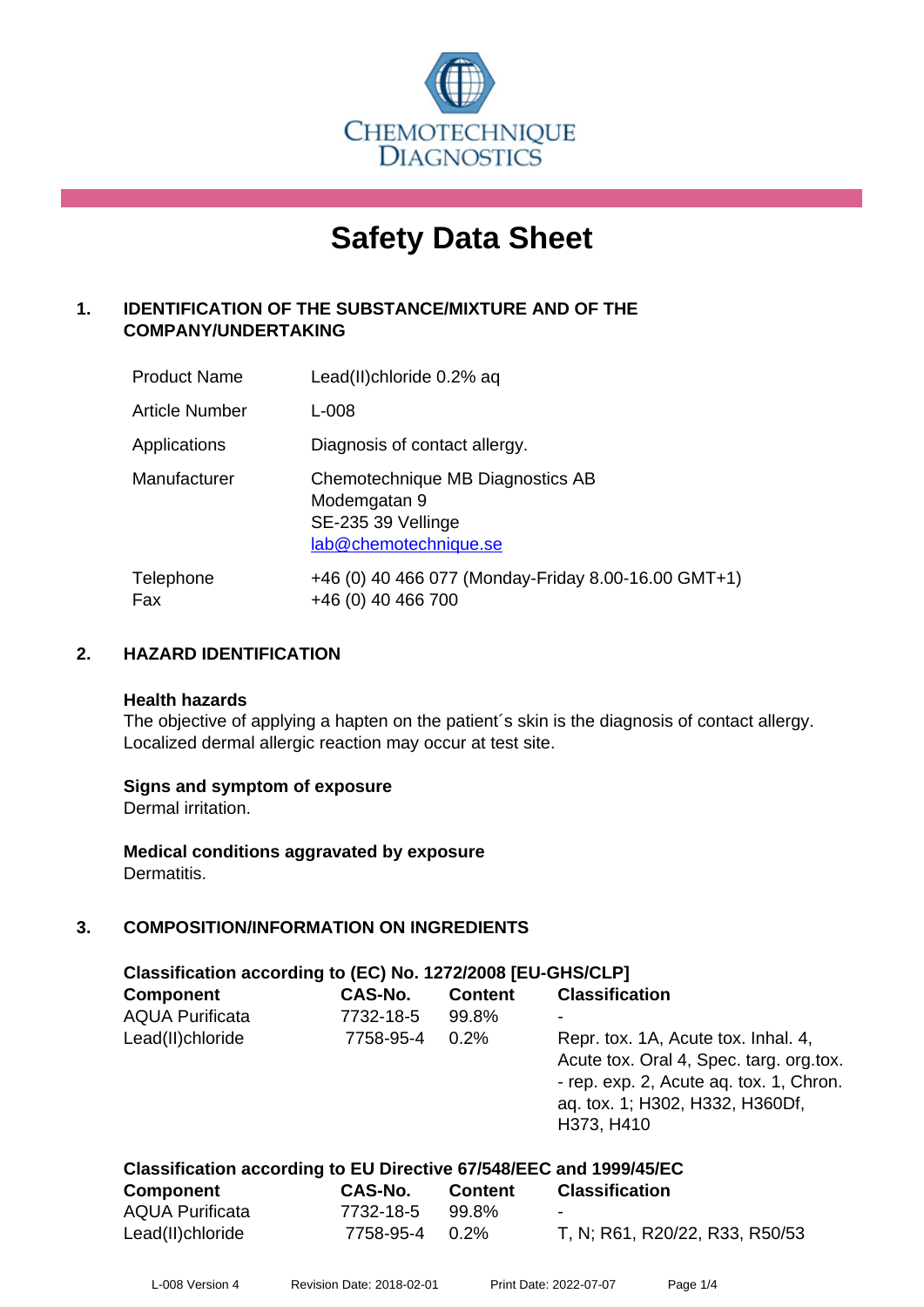## **4. FIRST AID MEASURES**

**Emergency and first aid procedures** Obtain medical attention.

## **5. FIRE-FIGHTING MEASURES\***

No data available.

#### **6. ACCIDENTAL RELEASES MEASURES**

**Steps to be taken if material is released or spilled** Contain and place in a closed container.

#### **7. HANDLING AND STORAGE**

**Precautions to be taken in handling and storage** Store dark at 5-8°C. Avoid extended exposure to light. Store in a well-sealed container. FOR EXTERNAL USE ONLY.

## **8. EXPOSURE CONTROLS/PERSONAL PROTECTION**

**Respiratory protection** Not required.

**Ventilation** Local exhaust.

## **Protective gloves**

Disposal gloves.

#### **Eye protection**

Not required with normal use.

#### **Work/Hygienic practices**

Wash hands after each use.

## **9. PHYSICAL AND CHEMICAL PROPERTIES**

Odour **Odourless** 

Appearance Transparent, Colorless Liquid

Boiling point\* 100°C Flash point\* >No data available. Density\*  $1.0 \text{ g/cm}^3$ 

Self ignition\* Product does not self ignite. Danger of explosion\* Product does not present as an explosion hazard.

\*Data is shown for AQUA Purificata only

## **10. STABILITY AND REACTIVITY**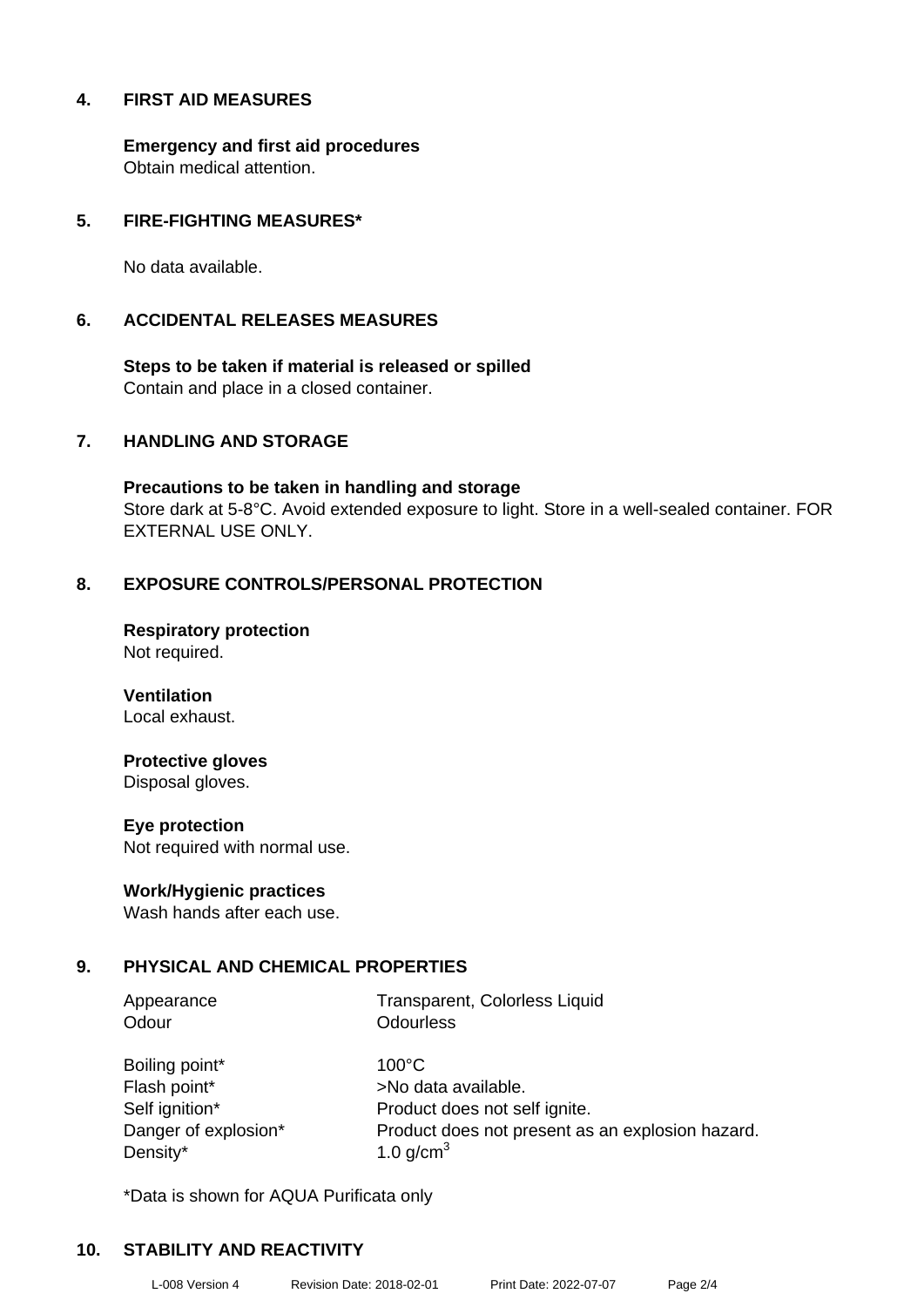# **Incompability**

May react with strong oxidizing agents.

#### **Stability**

Stable at recommended storage conditions.

**Hazardous polymerization** Will not occur.

## **11. TOXICOLOGICAL INFORMATION**

No data available.

#### **12. ECOLOGICAL INFORMATION**

No data available.

# **13. DISPOSAL CONSIDERATIONS**

#### **Waste disposal method**

Comply with federal, state/provincial and local regulation.

# **14. TRANSPORT INFORMATION**

Not dangerous goods.

#### **15. REGULATORY INFORMATION**

The classification is according to the latest editions of the EU lists, and extended by company and literature data.

## **16. OTHER INFORMATION**

#### **Text of H-statements and R-phrases mentioned in Section 3**

| Repr. tox. 1A<br>Acute tox. Inhal. 4 |                           | Reproductive toxicity (Category 1A)<br>Acute toxicity, Inhalation (Category 4) |                                   |  |  |
|--------------------------------------|---------------------------|--------------------------------------------------------------------------------|-----------------------------------|--|--|
| Acute tox. Oral 4                    |                           |                                                                                | Acute toxicity, Oral (Category 4) |  |  |
| Spec. targ. org. tox. - rep. exp. 2  |                           | Specific target organ toxicity - repeated<br>exposure (Category 2)             |                                   |  |  |
| Acute ag. tox. 1                     |                           | Acute aquatic toxicity (Category 1)                                            |                                   |  |  |
| Chron. ag. tox. 1                    |                           | Chronic aquatic toxicity (Category 1)                                          |                                   |  |  |
| H <sub>302</sub>                     |                           | Harmful if swallowed                                                           |                                   |  |  |
| H332                                 |                           | Harmful if inhaled                                                             |                                   |  |  |
| H360Df                               |                           | May damage the unborn child. Suspected of<br>damaging fertility.               |                                   |  |  |
| H373                                 |                           | May cause damage to organs through<br>prolonged or repeated exposure           |                                   |  |  |
| H410                                 |                           | Very toxic to aquatic life with long lasting<br>effects                        |                                   |  |  |
|                                      |                           | Toxic                                                                          |                                   |  |  |
| N                                    |                           | Dangerous for the environment                                                  |                                   |  |  |
| L-008 Version 4                      | Revision Date: 2018-02-01 | Print Date: 2022-07-07                                                         | Page 3/4                          |  |  |